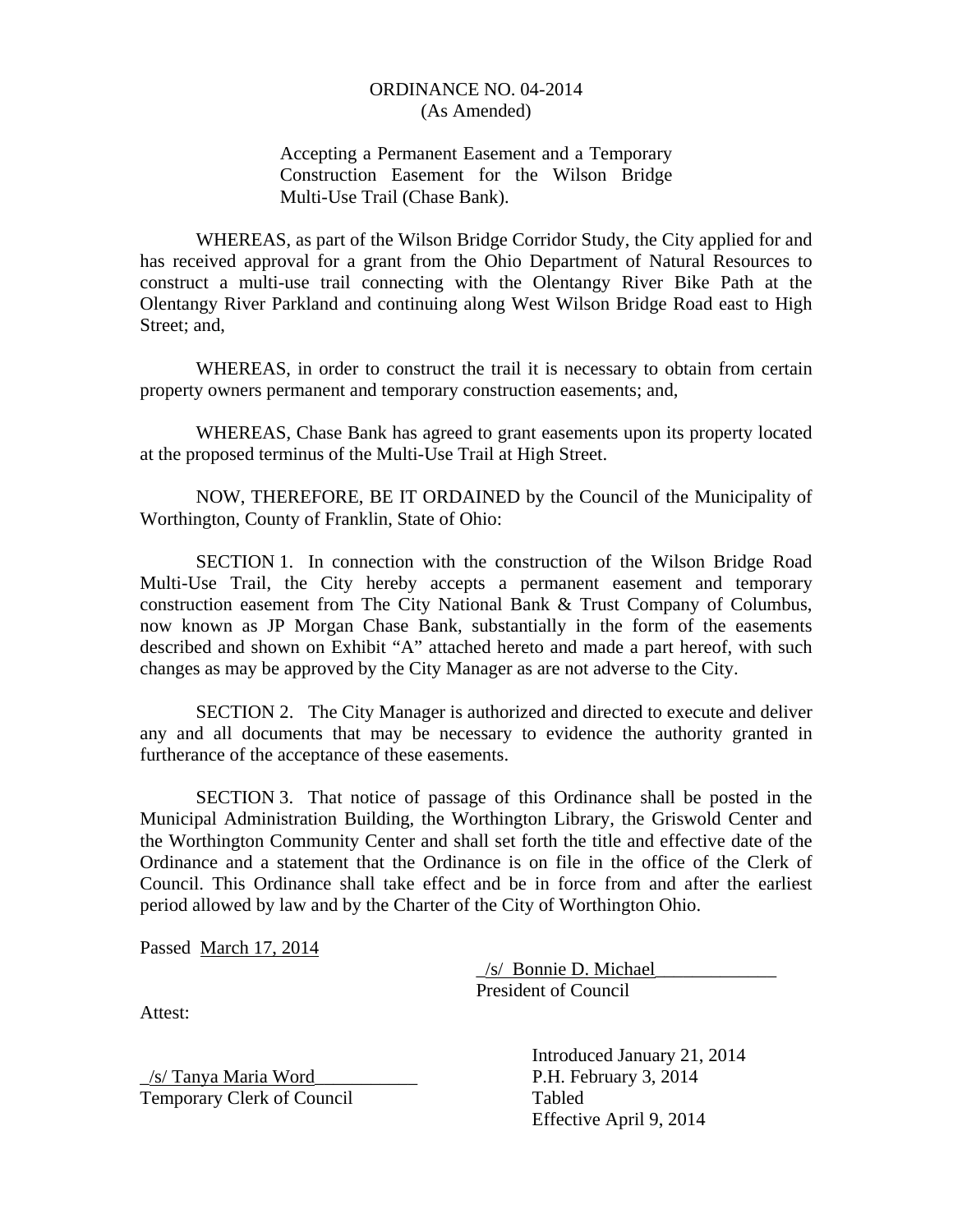#### **Bikeway Easement**

**KNOW ALL MEN BY THESE PRESENTS**, that JPMorgan Chase Bank, National Association, a national banking association, successor-in-interest to The City National Bank & Trust Company of Columbus, with a tax mailing address of P.O. Box 8562, Wichita Falls, Texas 76307, and its successors and assigns ("**Grantor**"), for One Dollar (\$1.00) and other good and valuable consideration, the receipt of which is hereby acknowledged, paid by the City of Worthington, Ohio, a municipal corporation, whose address is 6550 North High Street, Worthington, Ohio 43085 ("**Grantee**"), does hereby grant unto said Grantee, its successors and assigns forever, an exclusive perpetual easement over, across and through the surface of the real property described and depicted in Exhibits "A" and "B" (the "**Easement Area**") for the purposes of construction, installation, reconstruction, replacement, removal, repair, maintenance and exclusive operation of a bikeway and walking path for the public and appurtenances thereto above and beneath the surface of the ground (the "**Improvement**"):

## SEE MAP ATTACHED HERETO AS EXHIBIT "A" AND LEGAL DESCRIPTION ATTACHED HERETO AS EXHIBIT "B", BOTH OF WHICH ARE MADE A PART HEREOF AND INCORPORATED BY REFERENCE HEREIN.

Prior Instrument Reference: Deed Book Volume 2887, page 194 and Deed Book Volume 3398, page 611 of the records of Franklin County, Ohio (Parcel No. 100-004063-00) (**"Grantor's Property"**).

The Grantor and Grantee understand and hereby agree that all terms and conditions contained herein shall be effective and binding upon the parties and their respective successors and assigns. This easement is for the benefit of the property described herein and shall be deemed to run with the land.

- 1. Grantee, for itself, its successors and assigns, shall have the right to construct, install, reconstruct, replace, remove, repair, maintain and operate the Improvement within the Easement Area described herein. Except for directional, informative or warning signs, Grantee shall not erect any sign, billboard or outdoor advertising structure upon or within the Easement Area, except as otherwise mutually agreed upon by Grantee and Grantor and which is approved by the applicable approving body of the City of Worthington, Ohio, upon application of the Grantee. Said Improvement shall be operated, maintained, renewed, reconstructed and/or replaced by the Grantee, its successors and assigns, as necessity requires or is advisable in the judgment of the City of Worthington or its successors and assigns.
- 2. Grantee agrees that upon entry by the Grantee for the purpose of construction, installation, reconstruction, replacement, removal, repair, maintenance and operation of said Improvement, it will restore Grantor's property within said Easement Area to its former condition as nearly as is reasonably possible after completion of the particular work being performed. Notwithstanding the foregoing, Grantee shall, at its sole cost and expense, remove and plant or replant trees and vegetation around the Improvement in accordance with the Landscape Plan presented to and approved by the City of Worthington as per Case No. ADP 06-13, Drawings dated November 27, 2013. Once Grantee has commenced construction of the Improvement in the Easement Area, Grantee shall diligently pursue such improvements to completion. All Improvement in the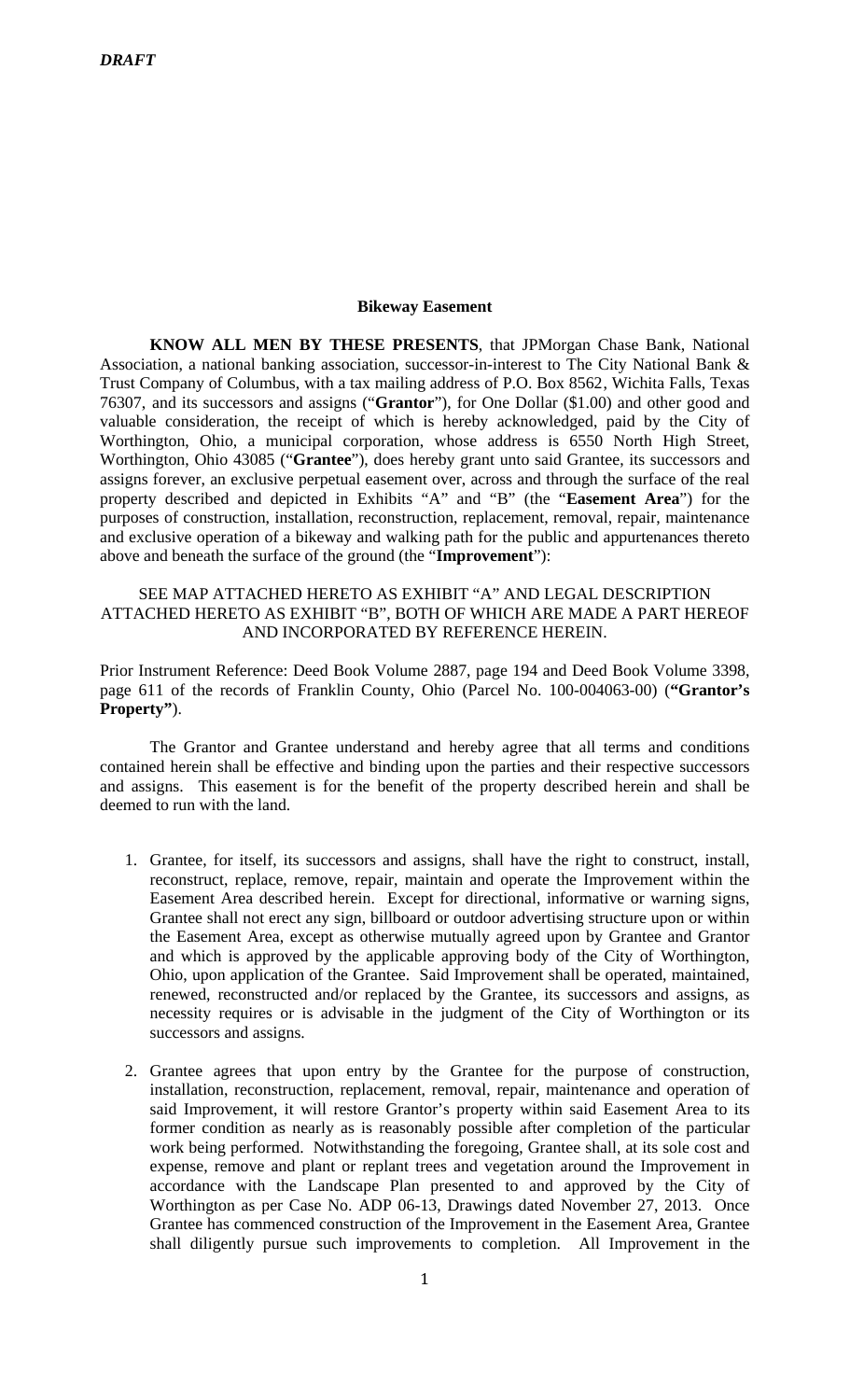Easement Area shall be performed in a good and workmanlike manner. Grantee, its successors and assigns, shall have the right to use a strip of land ten (10) feet wide adjoining the Easement Area for access to the Easement Area and to install, maintain, repair, replace and remove the Improvement. Grantee agrees to keep Grantor's Property open at all times for ingress and egress purposes, allowing at all times free and unobstructed pedestrian and vehicular ingress and egress to Grantor's Property and its business facilities, parking, drive-through and walkway areas, and no construction vehicles or equipment shall be parked or stored on the Grantor's Property at any time.

- 3. Grantor, its successors and assigns, retains the right to continue to enjoy the use of the surface and the sub-surface for any and all purposes within the limits of the Easement Area as are not expressly prohibited or inconsistent with the Grantee's rights and that do not interfere with and/or prevent Grantee's use of the Easement Area for the Improvement, except as otherwise provided herein. Grantor shall not cause or allow to be constructed any temporary or permanent building, structure, facility or improvement which in any way impair the use of or interfere with the construction, operation, maintenance, repair, removal, replacement or reconstruction of the Improvement or access thereto. Should Grantor make permanent or temporary improvements in or upon the subject perpetual easement, save those exceptions above, the Grantor shall assume the risk of such improvements being damaged or destroyed by Grantee's subsequent entries made for the purposes granted herein, and the Grantee, its employees, agents, representatives and contractors, shall not be liable for any damage or destruction of such Grantor's improvements during the exercise of the Grantee's rights herein.
- 4. The consideration received shall be considered full compensation for any diminution in value that may result to remaining property by virtue of the Improvement. Grantor hereby releases and discharges the Grantee from any future Ohio Constitution, Article I, Section 19 just compensation claims arising from this grant.
- 5. The perpetual easement rights granted herein are "exclusive" as to all except the Grantee and any previously granted rights of record with respect to so much of the surface of the Easement Area as is necessary to operate and maintain the Improvement only. Grantor covenants that Grantor will not convey any other easement or conflicting rights within the area covered by this grant. Grantee shall have the right to assign all or any part of its interest in this easement with the written consent of Grantor, which approval shall not be unreasonably withheld.
- 6. The Grantor hereby covenants with Grantee to be the true and lawful owner of the abovedescribed real property and lawfully seized of the same in fee simple and having good right and full power to grant this Bikeway Easement and will warrant and defend the premises with the appurtenances thereunto belonging to Grantee, its successors and assigns, against all lawful claims and demand whatsoever for the purposes described herein.

TO HAVE AND TO HOLD said real property unto said Grantee, City of Worthington, Ohio, its successors and assigns forever, for the uses and purposes hereinbefore described.

IN WITNESS WHEREOF, the Grantor has caused this Bikeway Easement to be subscribed this \_\_\_\_\_\_ day of \_\_\_\_\_\_\_\_\_\_\_\_\_\_\_, 2014.

> JPMorgan Chase Bank, National Association, a national banking association

| By:         |
|-------------|
| Print Name: |
| Title:      |

[Acknowledgement contained on the following page.]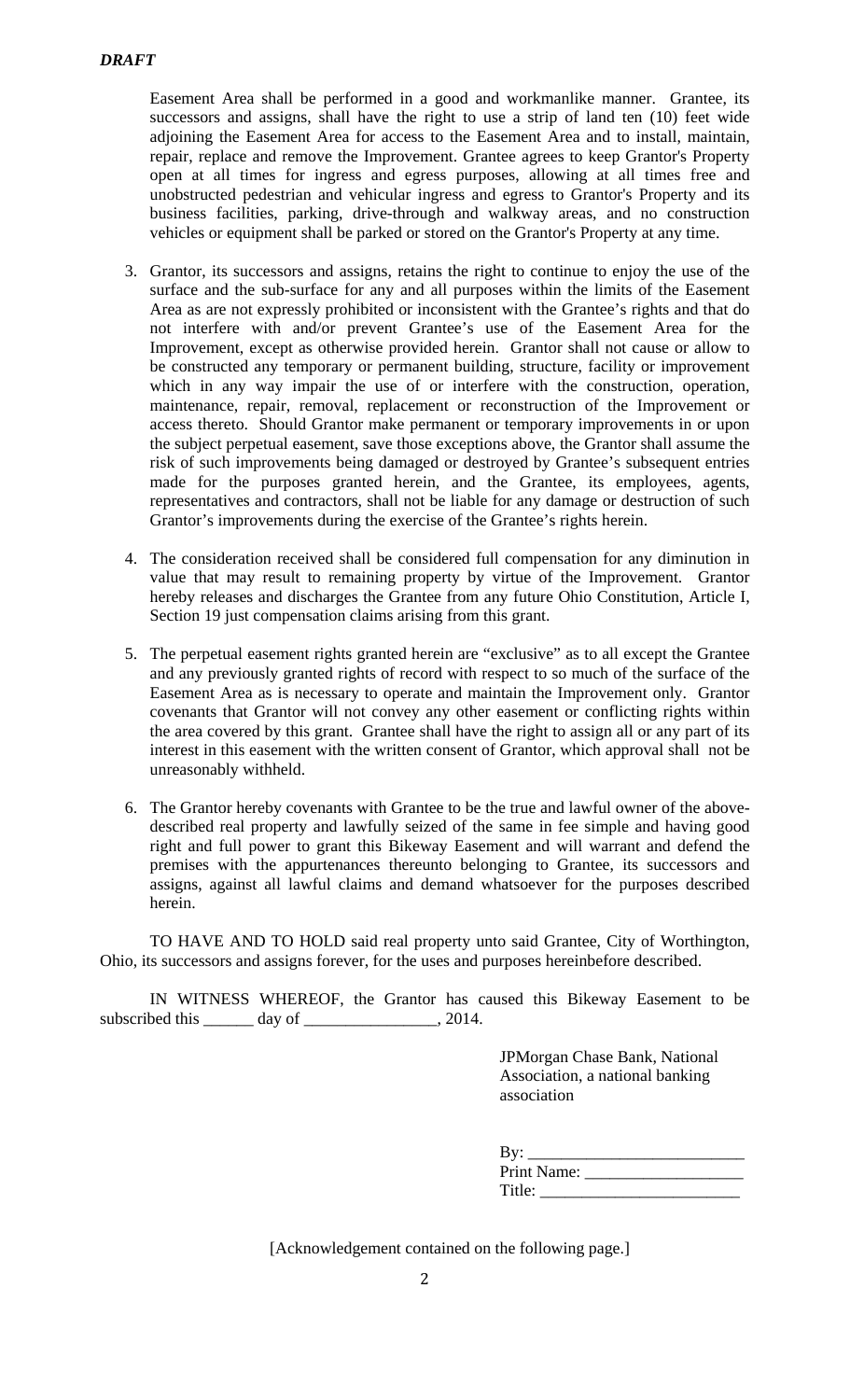### *DRAFT*

STATE OF OHIO,

#### COUNTY OF FRANKLIN, SS:

The foregoing instrument was sworn to and acknowledged before me this \_\_\_\_\_ day of \_\_\_\_\_\_\_\_\_\_\_\_\_\_, 2014, by \_\_\_\_\_\_\_\_\_\_\_\_\_\_\_\_\_\_\_\_\_\_\_\_, the \_ of JPMorgan Chase Bank, National Association, a national banking association, successor-in-

interest to The City National Bank & Trust Company of Columbus, on behalf of said national banking association.

 $\overline{\phantom{a}}$  , which is a set of the set of the set of the set of the set of the set of the set of the set of the set of the set of the set of the set of the set of the set of the set of the set of the set of the set of th

Notary Public

This instrument was prepared by: Jeffry D. Harris Assistant Law Director City of Worthington 6550 North High Street Worthington, Ohio 43085 (614) 436-4518 Fax: (614) 436-5966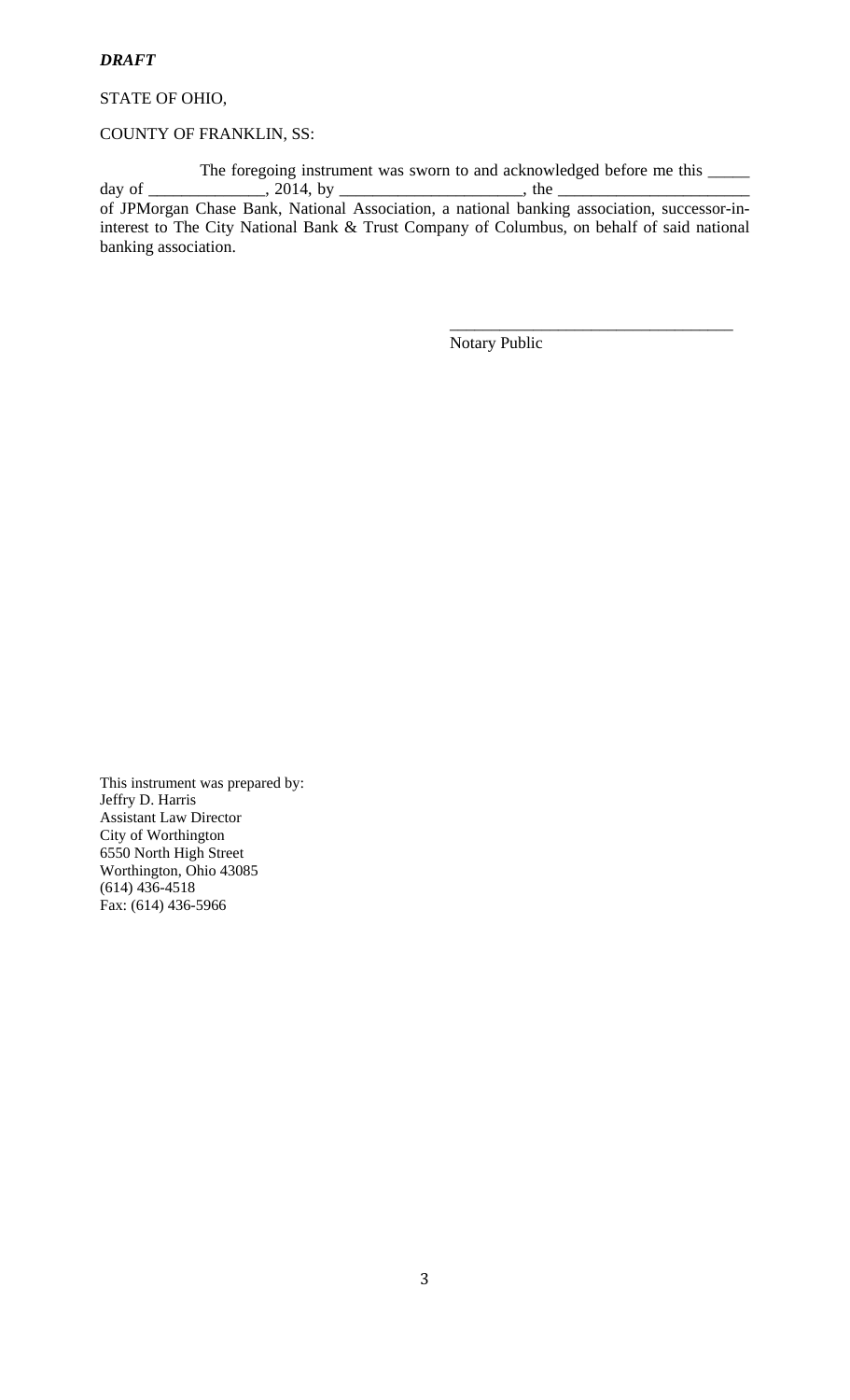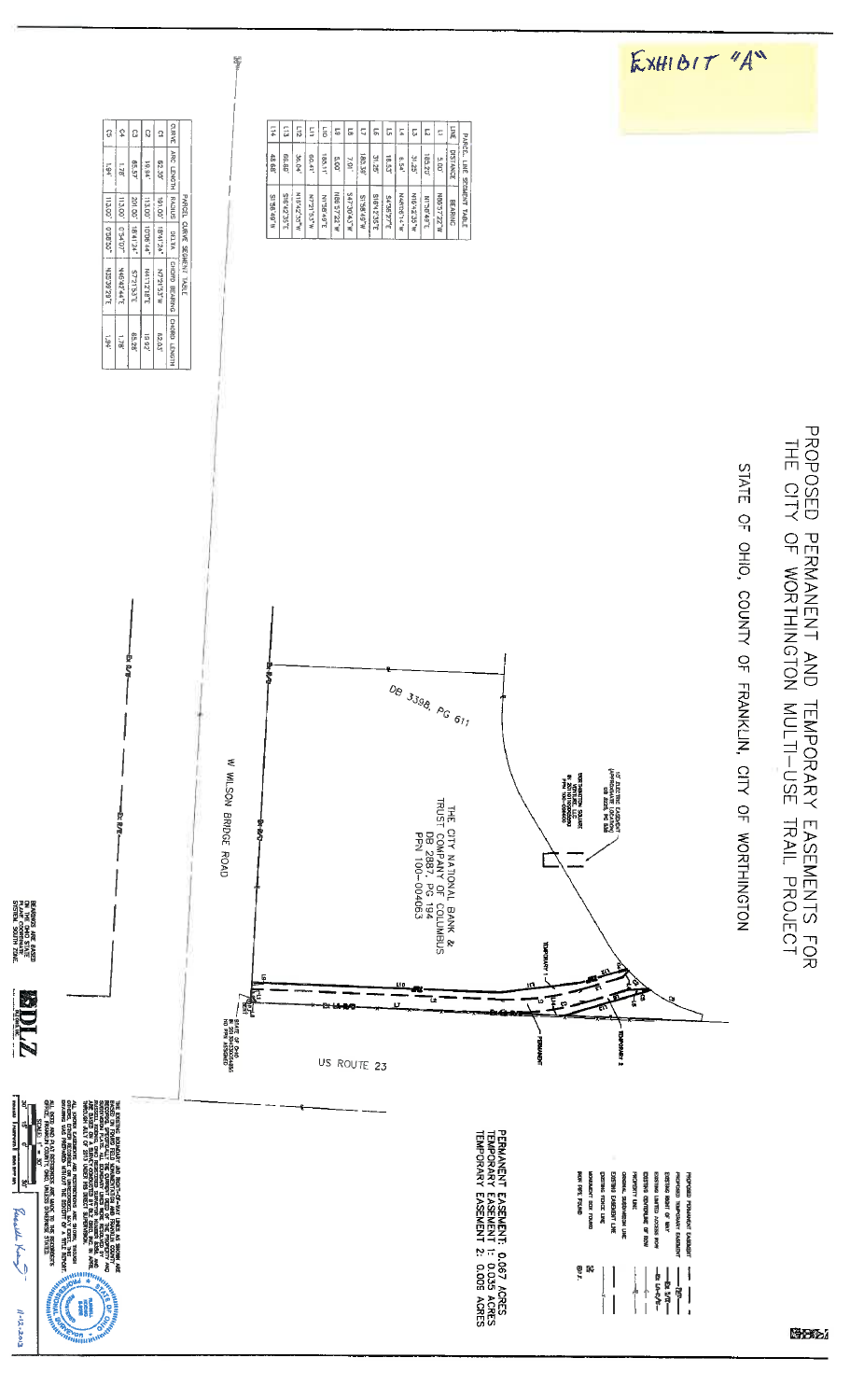### LEGAL DESCRIPTION OF A 0.067 ACRE PERMANENT EASEMENT **FOR A MULTI-USE TRAIL**

Situated in the State of Ohio, County of Franklin, City of Worthington, and being a part of a parcel conveyed to The City National Bank & Trust Company of Columbus by deeds of record filed as Deed Book Volume 2887, page 194 and Deed Book Volume 3398, page 611 (all deed references are to the Recorder's office of Franklin County), also being a part of Lot 36 of the Partition Plat of the Scioto Land Company as recorded in Deed Book Volume A, page 194, destroyed by fire, as demonstrated in Survey Plat Book Volume 3, pages 136 and 137 (description of said partition lots are recorded in Deed Book Volume A, pages 7 and 14), more particularly described as follows:

BEGINNING at the Grantor's southeasterly corner and on the existing northerly right of way line of West Wilson Bridge Road, the said point being referenced by a bent iron pipe found bearing South 72 degrees 26 minutes 05 seconds East at a distance of 4.53 feet, the said point also being at the southwesterly corner of a parcel conveyed to the State of Ohio by the deed of record filed as Instrument Number 201304030054856 and being the TRUE POINT OF BEGINNING of the parcel herein described.

Thence along the said northerly right of way line and the Grantor's said southerly line, North 86 degrees 57 minutes 22 seconds West for a distance of 5.00 feet to a point;

Thence leaving the said right of way line and crossing through the lands of the Grantor the following four  $(4)$  courses:

North 01 degrees 58 minutes 49 seconds East for a distance of 185.20 feet to a point of curvature;

With a curve to the left, said curve having a central angle of 18 degrees 41 minutes 24 seconds, a radius of 191.00 feet, an arc length of 62.30 feet, and a long chord which bears North 07 degrees 21 minutes 53 seconds West for a distance of 62.03 feet to a point of tangency;

North 16 degrees 42 minutes 35 seconds West for a distance of 31.25 feet to a point;

North 48 degrees 06 minutes 14 seconds West for a distance of 6.54 feet to a point on the Grantor's northwesterly line;

Thence along the Grantor's northwesterly line and with a curve to the left, said curve having a central angle of 10 degrees 06 minutes 44 seconds, a radius of 113.00 feet, an arc length of 19.94 feet, and a long chord which bears North 41 degrees 12 minutes 18 seconds East for a distance of 19.92 feet to a point;

Thence crossing through the lands of the Grantor the following three (3) courses:

South 04 degrees 36 minutes 27 seconds East for a distance of 16.53 feet to a point;

South 16 degrees 42 minutes 35 seconds East for a distance of 31.25 feet to a point of curvature;

With a curve to the right, said curve having a central angle of 18 degrees 41 minutes 24 seconds, a radius of 201.00 feet, an arc length of 65.57 feet, and a long chord which bears South 07 degrees 21 minutes 53 seconds East for a distance of 65.28 feet to a point of tangency on the Grantor's easterly line and on the westerly limited access right of way line of US Route 23;

Thence along the last said line, South 01 degrees 58 minutes 49 seconds West for a distance of 180.39 feet to a point at the northeasterly corner of the said State of Ohio parcel;

Thence along the Grantor's southeasterly line and the northwesterly line of the said State of Ohio parcel, South 47 degrees 30 minutes 43 seconds West for a distance of 7.01 feet to the TRUE POINT OF BEGINNING, containing 0.067 acres, more or less, of which 0.000 acres are in the present road occupied.

The above described area is contained within the Franklin County's Auditor's Permanent Parcel Number 100-004063.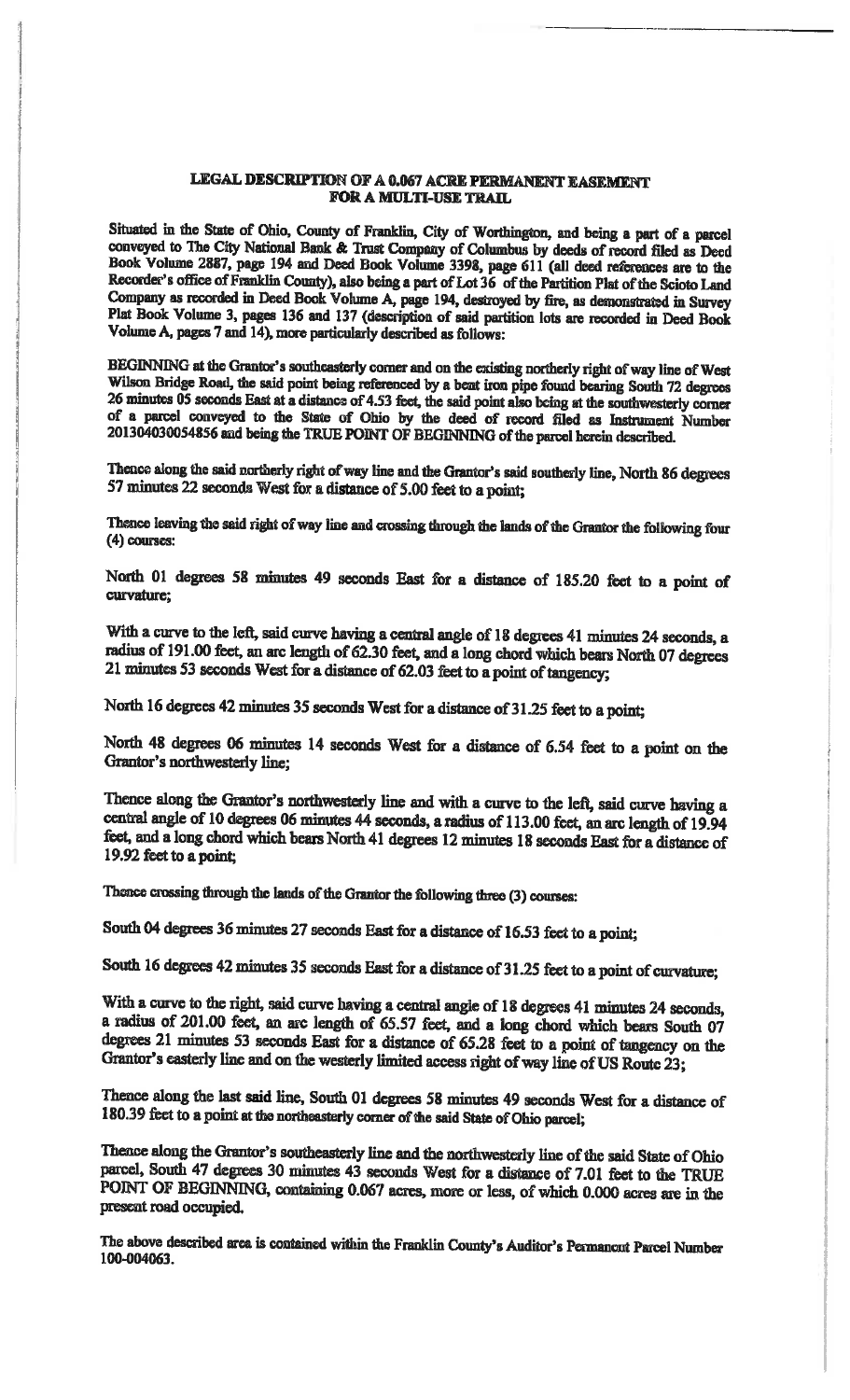Grantor claims title by the deeds recorded in Deed Book Volume 2887, page 194 and Deed Book Volume 3398, page 611 of the records of Franklin County.

The basis of bearings in this description is based on the Ohio State Plane Coordinate System, South Zone, and references the North American Datum of 1983 and the CORS adjustment (NAD 83(CORS96)).

This description was prepared and reviewed by Russell Koenig, Ohio Registered Professional Surveyor<br>No. 8358 in July of 2013 based on a survey conducted by DLZ Ohio, Inc., under his direct supervision.

Russell Koun

Russell Koenig, S-8358



 $11 - 12 - 2013$ 

Date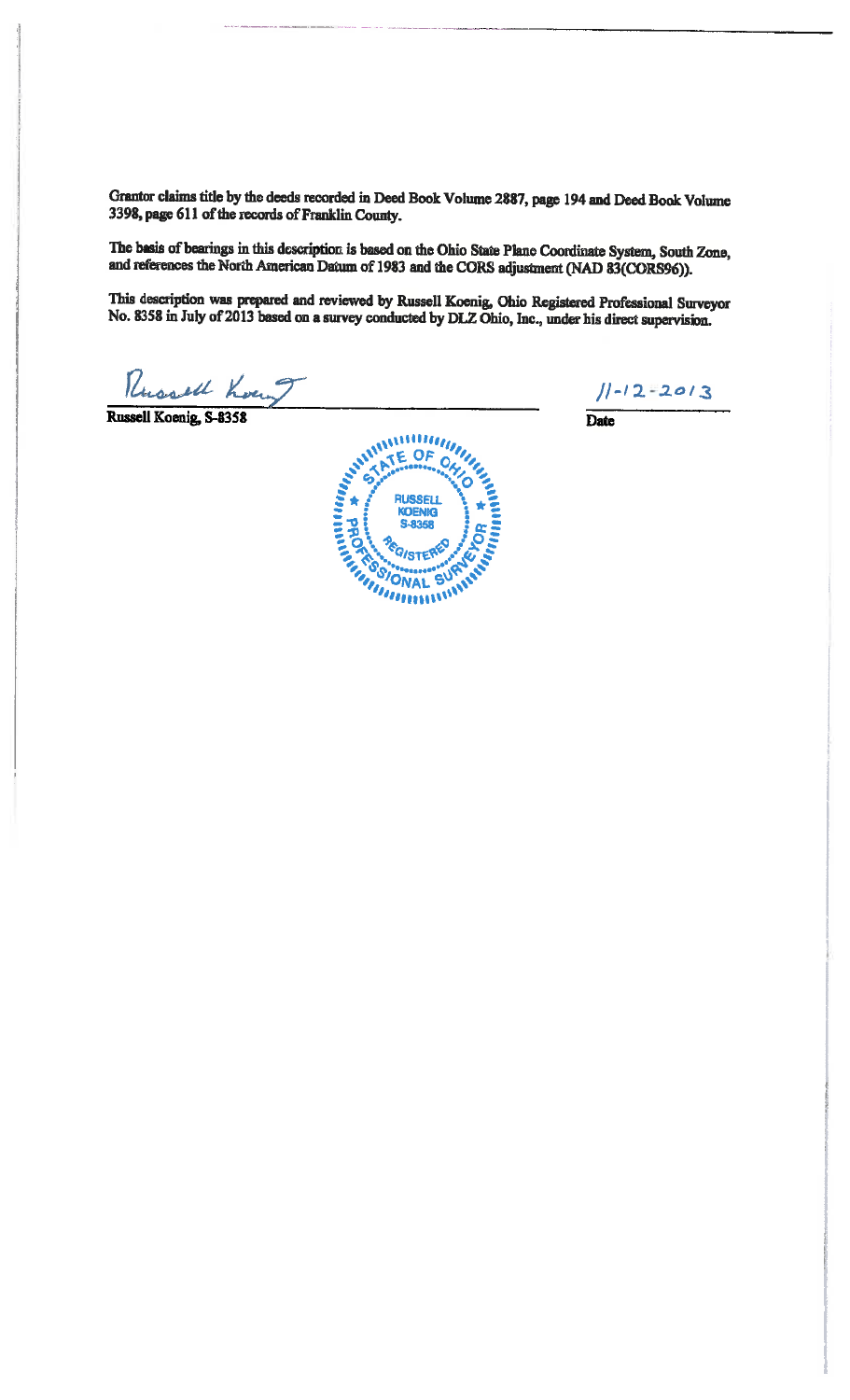#### **Temporary Construction Easement**

**KNOW ALL MEN BY THESE PRESENTS**, that JPMorgan Chase Bank, National Association, a national banking association, successor-in-interest to The City National Bank & Trust Company of Columbus, with a tax mailing address of P.O. Box 8562, Wichita Falls, Texas 76307 ("**Grantor**"), in consideration of the sum of One Dollar (\$1.00), the receipt of which is hereby acknowledged, paid by the City of Worthington, Ohio, a municipal corporation, whose address is 6550 North High Street, Worthington, Ohio 43085 ("**Grantee**"), does hereby grant unto said Grantee, its successors and assigns forever, a temporary easement to occupy and use for the purposes of constructing, installing, maintaining and operating a bikeway and walking path (the "**Improvement**") for the general public, to be located on the surface of the following described real estate (the "**Easement Area**"):

## SEE MAP ATTACHED HERETO AS EXHIBIT "A" AND LEGAL DESCRIPTION ATTACHED HERETO AS EXHIBIT "B" BOTH OF WHICH ARE MADE A PART HEREOF AND INCORPORATED BY REFERENCE HEREIN.

Prior Instrument Reference: Deed Book Volume 2887, page 194 and Deed Book Volume 3398, page 611 of the records of Franklin County, Ohio (Parcel No. 100-00406300) ("**Grantor's Property**").

The temporary easement, rights and privileges granted herein are non-exclusive, except as to the surface of the Easement Area only (and such sub-surface area, not to exceed 24 inches in depth, which is necessary for the initial construction of the Improvement), and Grantor shall be permitted to utilize the Grantor's Property for any and all purposes that do not interfere with or prevent the construction of the Improvement by Grantee on the surface of the Easement Area.

Grantee agrees to keep Grantor's Property open at all times for ingress and egress purposes, allowing at all times free and unobstructed pedestrian and vehicular ingress and egress to Grantor's Property and its business facilities, parking, drive-through and walkway areas, and no construction vehicles or equipment shall be parked or stored on the Grantor's Property at any time.

Grantee agrees that upon entry by the Grantee for the purpose of construction, installation, reconstruction, replacement, removal, repair, maintenance and operation of said Improvement, it will restore Grantor's property within said Easement Area to its former condition as nearly as is reasonably possible after completion of the particular work being performed. Notwithstanding the foregoing, Grantee shall, at its sole cost and expense, remove and plant or replant trees and vegetation around the Improvement in accordance with the Landscape Plan presented to and approved by the City of Worthington as per Case No. ADP 06- 13, Drawings dated November 27, 2013. Once Grantee has commenced construction of the Improvement in the Easement Area, Grantee shall diligently pursue such improvements to completion.

The duration of the temporary easement herein granted to the Grantee is twenty-four (24) months immediately following the date on which the work described above is first commenced by the Grantee or its duly authorized employees, agents, and contractors.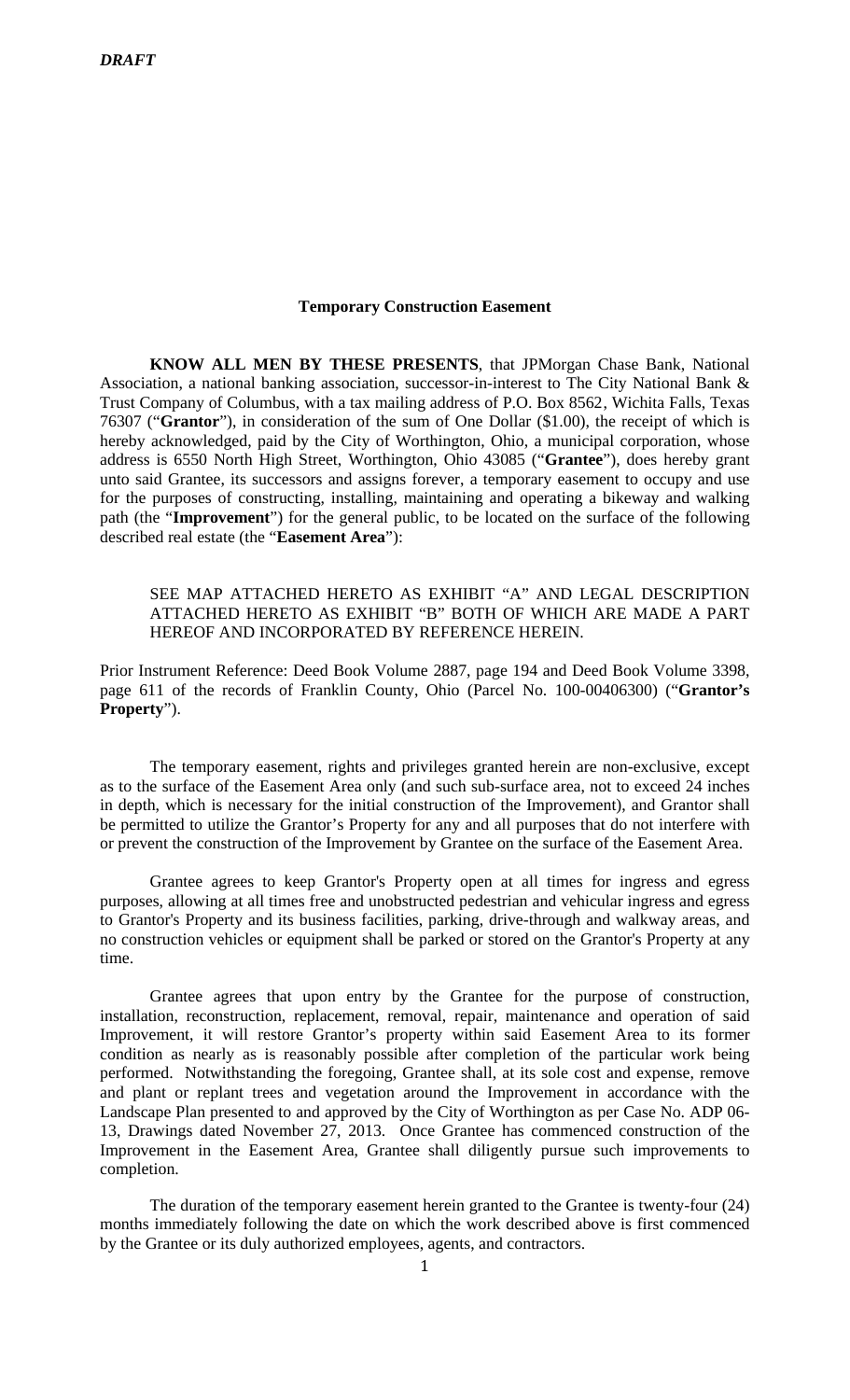IN WITNESS WHEREOF, the Grantor has caused this Temporary Construction Easement to be subscribed this \_\_\_\_\_\_ day of \_\_\_\_\_\_\_\_\_\_\_\_\_\_, 2014.

> JPMorgan Chase Bank, National Association, a national banking association

| By:         |
|-------------|
| Print Name: |
| Title:      |

STATE OF OHIO,

COUNTY OF FRANKLIN, SS:

The foregoing instrument was sworn to and acknowledged before me this  $\_\_$ day of \_\_\_\_\_\_\_\_\_\_\_\_\_\_, 2014, by \_\_\_\_\_\_\_\_\_\_\_\_\_\_\_\_\_\_\_\_\_\_, the \_\_\_\_\_\_\_\_\_\_\_\_\_\_\_\_\_\_\_\_\_\_\_ of JPMorgan Chase Bank, National Association, a national banking association, successor-ininterest to The City National Bank & Trust Company of Columbus, on behalf of said national banking association.

 $\overline{\phantom{a}}$  , which is a set of the set of the set of the set of the set of the set of the set of the set of the set of the set of the set of the set of the set of the set of the set of the set of the set of the set of th

Notary Public

This instrument was prepared by: Jeffry D. Harris Assistant Law Director City of Worthington 6550 North High Street Worthington, Ohio 43085 (614) 436-4518 Fax: (614) 436-5966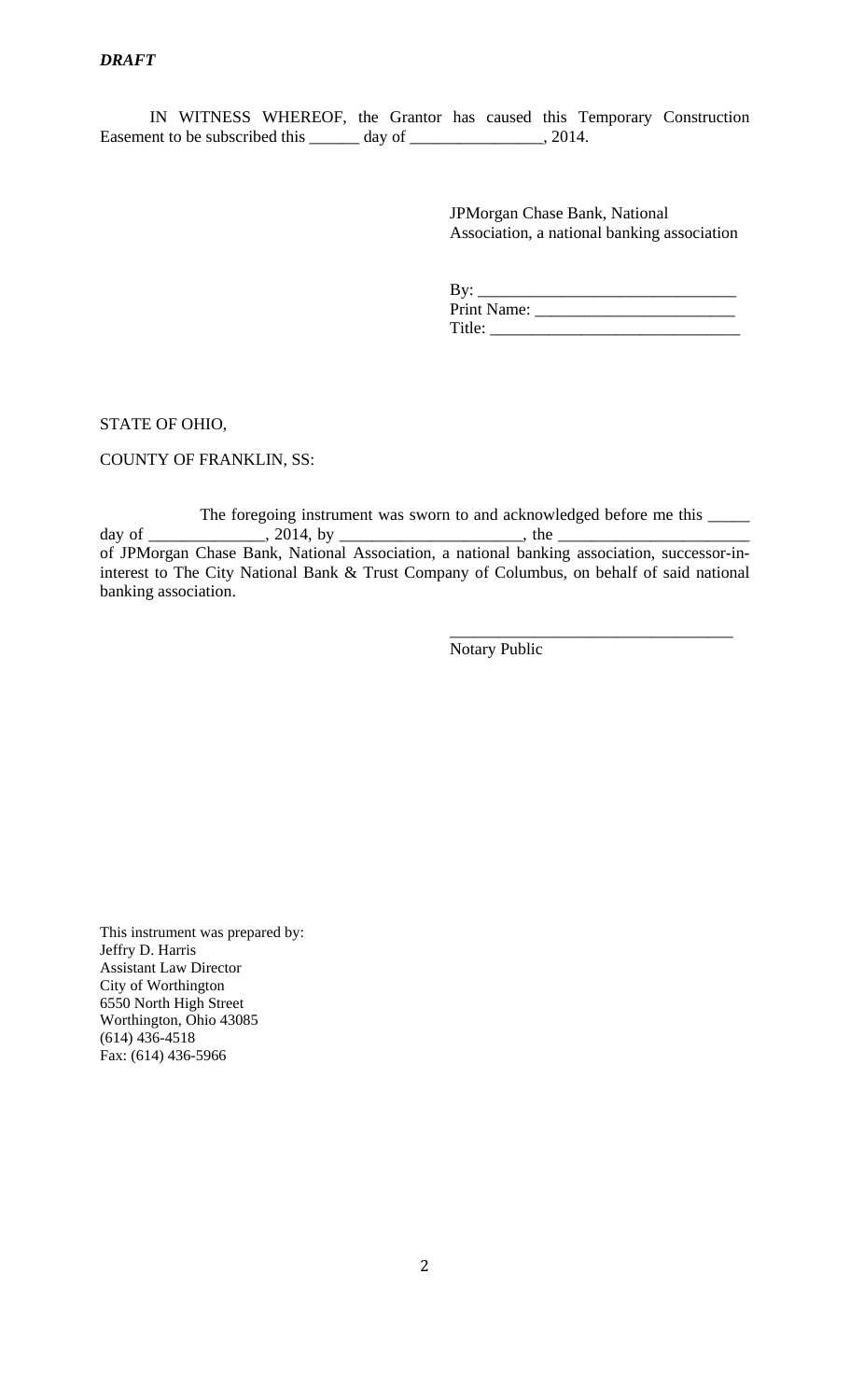# LEGAL DESCRIPTION OF A 0.035 ACRE TEMPORARY CONSTRUCTION EASEMENT

Situated in the State of Ohio, County of Franklin, City of Worthington, and being a part of a parcel conveyed to The City National Bank & Trust Company of Columbus by deeds of record filed as Deed Book Volume 2887, page 194 and Deed Book Volume 3398, page 611 (all deed references are to the Recorder's office of Franklin County), also being a part of Lot 36 of the Partition Plat of the Scioto Land Company as recorded in Deed Book Volume A, page 194, destroyed by fire, as demonstrated in Survey Plat Book Volume 3, pages 136 and 137 (description of said partition lots are recorded in Deed Book Volume A, pages 7 and 14), more particularly described as follows:

BEGINNING at a point on the Grantor's southerly line, on the existing northerly right of way line of West Wilson Bridge Road, and at the southwesterly corner of a proposed permanent easement, the said point being the TRUE POINT OF BEGINNING of the parcel herein described.

Thence along the said northerly right of way line and the Grantor's said southerly line, North 86 degrees 57 minutes 22 seconds West for a distance of 5.00 feet to a point;

Thence leaving the said right of way line and crossing through the lands of the Grantor the following three (3) courses:

North 01 degrees 58 minutes 49 seconds East for a distance of 185.11 feet to a point;

North 07 degrees 21 minutes 53 seconds West for a distance of 60.41 feet to a point;

North 16 degrees 42 minutes 35 seconds West for a distance of 36.04 feet to a point on the Grantor's northwesterly line:

Thence along the Grantor's northwesterly line and with a curve to the left, said curve having a central angle of 00 degrees 54 minutes 07 seconds, a radius of 113.00 feet, an arc length of 1.78 feet, and a long chord which bears North 46 degrees 42 minutes 44 seconds East for a distance of 1.78 feet to a point on the westerly line of the said proposed permanent easement;

Thence along the said westerly line of the proposed permanent easement and crossing through the lands of the Grantor the following four (4) courses:

South 48 degrees 06 minutes 14 seconds East for a distance of 6.54 feet to a point;

South 16 degrees 42 minutes 35 seconds East for a distance of 31.25 feet to a point of curvature;

With a curve to the right, said curve having a central angle of 18 degrees 41 minutes 24 seconds, a radius of 191.00 feet, an arc length of 62.30 feet, and a long chord which bears South 07 degrees 21 minutes 53 seconds East for a distance of 62.03 feet to a point of tangency;

South 01 degrees 58 minutes 49 seconds West for a distance of 185.20 feet to the TRUE POINT OF BEGINNING, containing 0.035 acres, more or less, of which 0.000 acres are in the present road occupied.

The above described area is contained within the Franklin County's Auditor's Permanent Parcel Number 100-004063.

Grantor claims title by the deeds recorded in Deed Book Volume 2887, page 194 and Deed Book Volume 3398, page 611 of the records of Franklin County.

The basis of bearings in this description is based on the Ohio State Plane Coordinate System, South Zone, and references the North American Datum of 1983 and the CORS adjustment (NAD 83(CORS96)).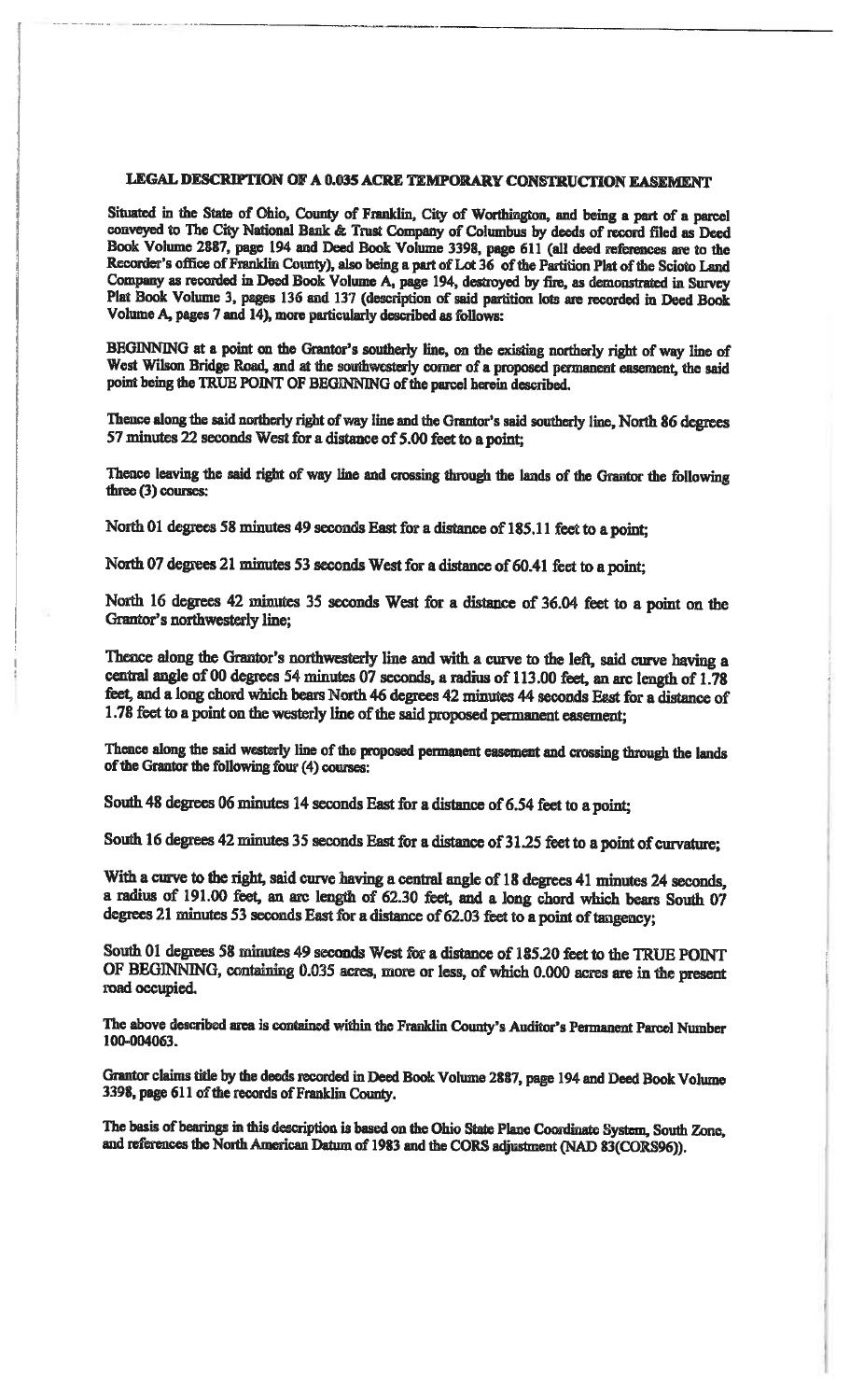This description was prepared and reviewed by Russell Koenig, Ohio Registered Professional Surveyor No. 8358 in July of 2013 based on a survey conducted by DLZ Ohio, Inc., under his direct supervision.

Russell Koenig, 5-8358 9

 $11 - 12 - 2013$ 

 $\overline{\text{Date}}$